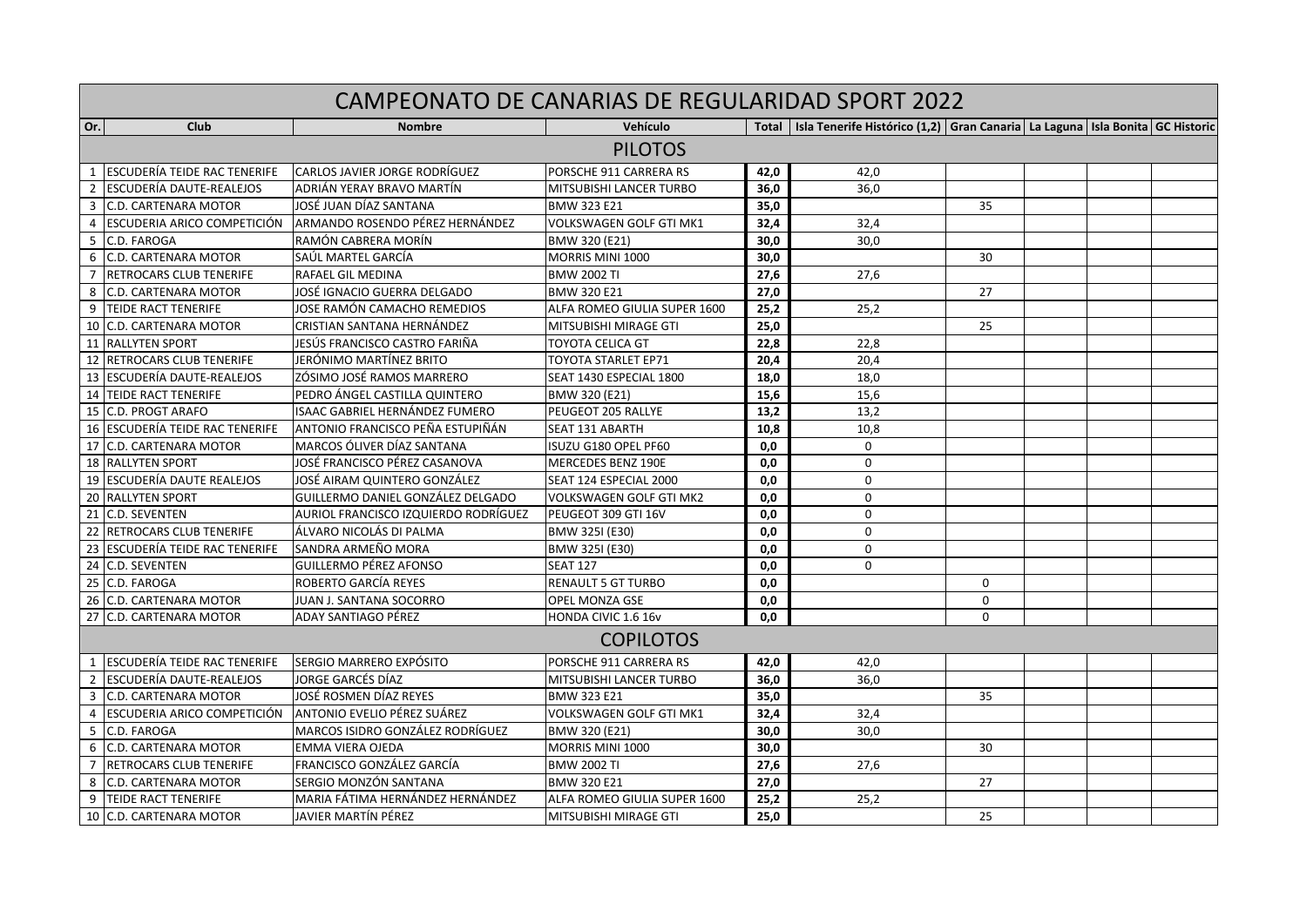| CAMPEONATO DE CANARIAS DE REGULARIDAD SPORT 2022 |                                                                                             |                                                                 |                                    |              |                                                                                      |          |  |                           |  |
|--------------------------------------------------|---------------------------------------------------------------------------------------------|-----------------------------------------------------------------|------------------------------------|--------------|--------------------------------------------------------------------------------------|----------|--|---------------------------|--|
| Or.                                              | Club                                                                                        | <b>Nombre</b>                                                   | Vehículo                           | <b>Total</b> | Isla Tenerife Histórico (1,2) Gran Canaria La Laguna                                 |          |  | Isla Bonita   GC Historic |  |
|                                                  | 11 RALLYTEN SPORT                                                                           | JONATHAN JORGE JORGE                                            | TOYOTA CELICA GT                   | 22,8         | 22,8                                                                                 |          |  |                           |  |
|                                                  | 12 RETROCARS CLUB TENERIFE                                                                  | MARÍA JESÚS ARVELO DÍAZ                                         | TOYOTA STARLET EP71                | 20.4         | 20,4                                                                                 |          |  |                           |  |
|                                                  | 13 ESCUDERÍA DAUTE-REALEJOS                                                                 | NOELIA CASANOVA GONZÁLEZ                                        | SEAT 1430 ESPECIAL 1800            | 18,0         | 18,0                                                                                 |          |  |                           |  |
|                                                  | <b>14 TEIDE RACT TENERIFE</b>                                                               | <b>SAMUEL BARRIOS PERAZA</b>                                    | BMW 320 (E21)                      | 15,6         | 15,6                                                                                 |          |  |                           |  |
|                                                  | 15 C.D. PROGT ARAFO                                                                         | ADRIÁN LUGO DÍAZ                                                | PEUGEOT 205 RALLYE                 | 13,2         | 13,2                                                                                 |          |  |                           |  |
|                                                  | 16 ESCUDERÍA TEIDE RAC TENERIFE                                                             | ALEJANDRO PEÑA ROMERO                                           | SEAT 131 ABARTH                    | 10,8         | 10,8                                                                                 |          |  |                           |  |
|                                                  | 17 C.D. CARTENARA MOTOR                                                                     | FRANCISCA ISABEL PÉREZ RODRÍGUEZ                                | ISUZU G180 OPEL PF60               | 0,0          | $\Omega$                                                                             |          |  |                           |  |
|                                                  | 18 RALLYTEN SPORT                                                                           | RICARDO AZAEL PÉREZ CASANOVA                                    | <b>MERCEDES BENZ 190E</b>          | 0,0          | 0                                                                                    |          |  |                           |  |
|                                                  | 19 ESCUDERÍA DAUTE REALEJOS                                                                 | BEATRIZ ADRIANA LUIS LÓPEZ                                      | SEAT 124 ESPECIAL 2000             | 0,0          | $\mathbf 0$                                                                          |          |  |                           |  |
|                                                  | 20 RALLYTEN SPORT                                                                           | JOSÉ LUIS TEJERA RODRÍGUEZ                                      | VOLKSWAGEN GOLF GTI MK2            | 0,0          | 0                                                                                    |          |  |                           |  |
|                                                  | 21 C.D. SEVENTEN                                                                            | GIOVANNI ARMAS MENDOZA                                          | PEUGEOT 309 GTI 16V                | 0,0          | $\mathbf 0$                                                                          |          |  |                           |  |
|                                                  | 22 RETROCARS CLUB TENERIFE                                                                  | ALFREDO EDUARDO RAPANELLI BELLO                                 | BMW 325I (E30)                     | 0.0          | $\Omega$                                                                             |          |  |                           |  |
|                                                  | 23 ESCUDERÍA TEIDE RAC TENERIFE                                                             | lPEDRO JESÚS PERDIGÓN ZAMORA                                    | BMW 325I (E30)                     | 0.0          | $\Omega$                                                                             |          |  |                           |  |
|                                                  | 24 C.D. SEVENTEN                                                                            | <b>ISAAC SUÁREZ QUINTERO</b>                                    | <b>SEAT 127</b>                    | 0.0          | $\Omega$                                                                             |          |  |                           |  |
|                                                  | 25 C.D. FAROGA                                                                              | TANIA GARCÍA PÉREZ                                              | <b>RENAULT 5 GT TURBO</b>          | 0,0          |                                                                                      | 0        |  |                           |  |
|                                                  | 26 C.D. CARTENARA MOTOR                                                                     | <b>CRISTINA SANTANA ALONSO</b>                                  | OPEL MONZA GSE                     | 0,0          |                                                                                      | 0        |  |                           |  |
|                                                  | 27 C.D. CARTENARA MOTOR                                                                     | ROBERTO A. ARENCIBIA LOZÓN                                      | HONDA CIVIC 1.6 16v                | 0.0          |                                                                                      | $\Omega$ |  |                           |  |
| CAMPEONATO DE CANARIAS DE REGULARIDAD 2022       |                                                                                             |                                                                 |                                    |              |                                                                                      |          |  |                           |  |
|                                                  |                                                                                             |                                                                 |                                    |              |                                                                                      |          |  |                           |  |
| Or.                                              | Club                                                                                        | <b>Nombre</b>                                                   | <b>Vehículo</b>                    | Total        | Isla Tenerife Histórico (1,2)   Gran Canaria   La Laguna   Isla Bonita   GC Historic |          |  |                           |  |
|                                                  |                                                                                             |                                                                 | <b>PILOTOS</b>                     |              |                                                                                      |          |  |                           |  |
| 1                                                | C.D. FAN MOTOR T.C.                                                                         | IGREGORIO FONTANILLA OLMEDO                                     | SUZUKI SWIFT 1300                  | 42,0         | 42,0                                                                                 |          |  |                           |  |
| $\overline{2}$                                   | <b>ESCUDERÍA TEIDE RAC TENERIFE</b>                                                         | lMANUEL ÁNGEL GONZALEZ DE LEÓN                                  | VOLKSWAGEN GOLF GTI MK2            | 36,0         | 36,0                                                                                 |          |  |                           |  |
| 3                                                | C.D. CARTENARA MOTOR                                                                        | ALFONSO E. ÁLVAREZ HERNÁNDEZ                                    | <b>BMW 323i E21</b>                | 35,0         |                                                                                      | 35       |  |                           |  |
| 4                                                | <b>CLUB TEAM SINCO SPORT</b>                                                                | lÓSCAR ÁLVAREZ ACUÑA                                            | <b>BMW 316</b>                     | 32,4         | 32,4                                                                                 |          |  |                           |  |
| 5                                                | <b>CLUB TEAM SINCO SPORT</b>                                                                | JONAY CASTRO FARIÑA                                             | <b>HONDA BALLADE SPORTS CR - X</b> | 30,0         | 30,0                                                                                 |          |  |                           |  |
| 6                                                | <b>CLUB TEAM SINCO SPORT</b>                                                                | MIGUEL ÁNGEL BÁEZ BORGES                                        | <b>AUTOBIANCHI A112</b>            | 27,6         | 27,6                                                                                 |          |  |                           |  |
| 7                                                | <b>CLUB TEAM SINCO SPORT</b>                                                                | RAFAEL MÁRQUEZ PEÑA                                             | BMW 318 (E21)                      | 25,2         | 25,2                                                                                 |          |  |                           |  |
| 8                                                |                                                                                             | ICLUB DEPORTIVO SIN BARRERAS DICRISTINA ESTEFANÍA BRITO ÁLVAREZ | <b>TOYOTA STARLET EP70</b>         | 22,8         | 22,8                                                                                 |          |  |                           |  |
| 9                                                | <b>CLUB TEAM SINCO SPORT</b>                                                                | MILAYME MORENO HERNÁNDEZ                                        | BMW 315 (E21)                      | 20.4         | 20.4                                                                                 |          |  |                           |  |
|                                                  |                                                                                             |                                                                 | <b>COPILOTOS</b>                   |              |                                                                                      |          |  |                           |  |
| 1                                                | C.D. FAN MOTOR T.C.                                                                         | JOSÉ MARÍA EMPERADOR ALZOLA                                     | <b>SUZUKI SWIFT 1300</b>           | 42,0         | 42,0                                                                                 |          |  |                           |  |
| $\overline{2}$                                   | <b>ESCUDERÍA TEIDE RAC TENERIFE</b>                                                         | <b>JULIO MORALES RODRÍGUEZ</b>                                  | VOLKSWAGEN GOLF GTI MK2            | 36.0         | 36.0                                                                                 |          |  |                           |  |
| 3                                                | <b>C.D. CARTENARA MOTOR</b>                                                                 | JOSÉ D. TORRES GARCÍA                                           | <b>BMW 323i E21</b>                | 35,0         |                                                                                      | 35       |  |                           |  |
| 4                                                | ICLUB TEAM SINCO SPORT                                                                      | <b>ESTHER HERNÁNDEZ TOSTE</b>                                   | <b>BMW 316</b>                     | 32,4         | 32,4                                                                                 |          |  |                           |  |
| 5                                                | <b>CLUB TEAM SINCO SPORT</b>                                                                | Mª CHIQUINQUIRA MOLINA GONZÁLEZ                                 | <b>HONDA BALLADE SPORTS CR - X</b> | 30,0         | 30,0                                                                                 |          |  |                           |  |
| 6                                                | <b>CLUB TEAM SINCO SPORT</b>                                                                | CRISTINA ISABEL FARIÑA HERNÁNDEZ                                | <b>AUTOBIANCHI A112</b>            | 27,6         | 27,6                                                                                 |          |  |                           |  |
| $\overline{7}$                                   | <b>CLUB TEAM SINCO SPORT</b><br>ÍCLUB DEPORTIVO SIN BARRERAS DI EDUARDO JESÚS MELIÁN RIVERO | YURENA ISABEL RODRÍGUEZ PADILLA                                 | BMW 318 (E21)                      | 25,2<br>22,8 | 25,2<br>22,8                                                                         |          |  |                           |  |